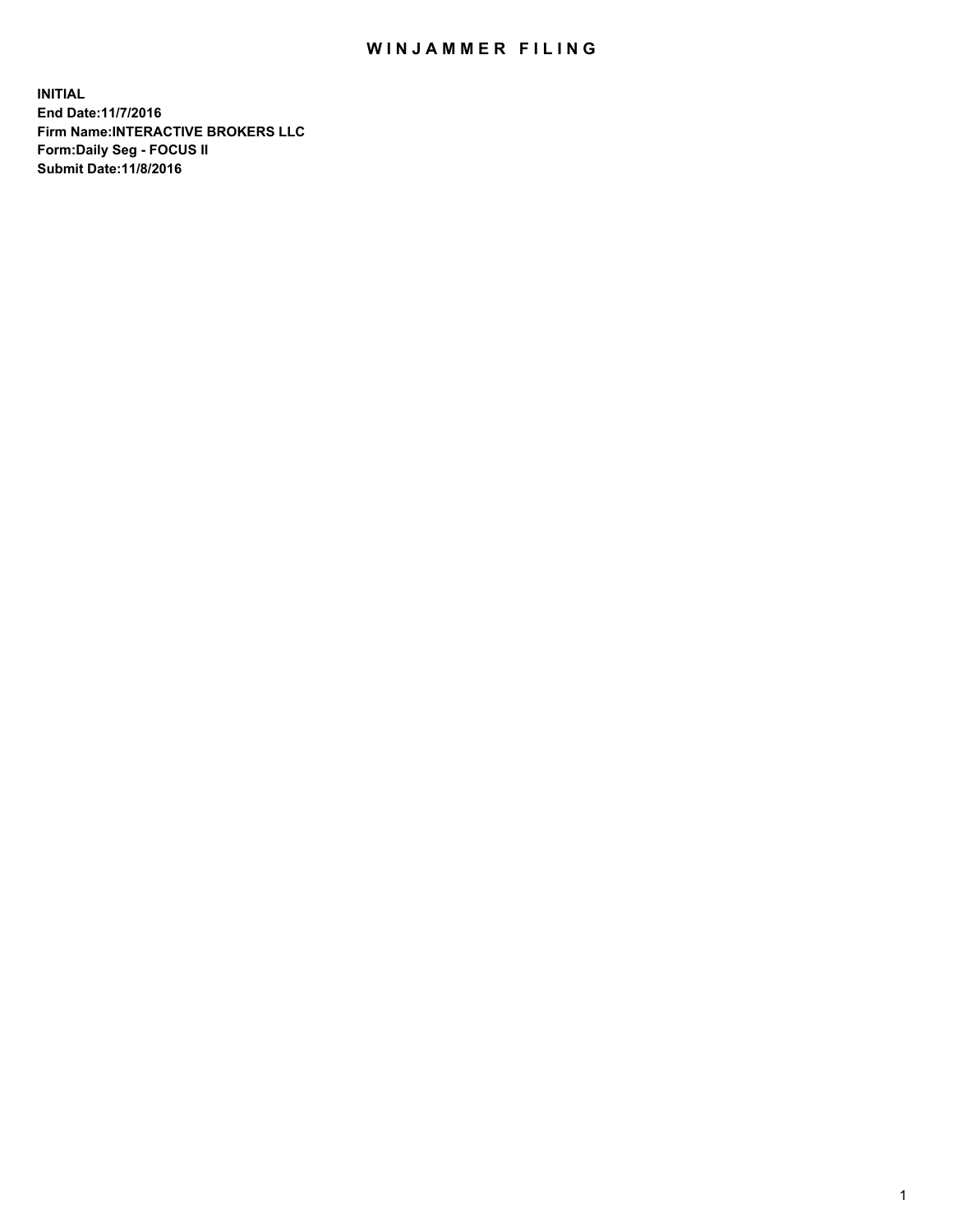## **INITIAL End Date:11/7/2016 Firm Name:INTERACTIVE BROKERS LLC Form:Daily Seg - FOCUS II Submit Date:11/8/2016 Daily Segregation - Cover Page**

| Name of Company<br><b>Contact Name</b><br><b>Contact Phone Number</b><br><b>Contact Email Address</b>                                                                                                                                                                                                                          | <b>INTERACTIVE BROKERS LLC</b><br><b>James Menicucci</b><br>203-618-8085<br>jmenicucci@interactivebrokers.c<br>om |
|--------------------------------------------------------------------------------------------------------------------------------------------------------------------------------------------------------------------------------------------------------------------------------------------------------------------------------|-------------------------------------------------------------------------------------------------------------------|
| FCM's Customer Segregated Funds Residual Interest Target (choose one):<br>a. Minimum dollar amount: ; or<br>b. Minimum percentage of customer segregated funds required:%; or<br>c. Dollar amount range between: and; or<br>d. Percentage range of customer segregated funds required between:% and%.                          | $\overline{\mathbf{0}}$<br>0<br>155,000,000 245,000,000<br>0 <sub>0</sub>                                         |
| FCM's Customer Secured Amount Funds Residual Interest Target (choose one):<br>a. Minimum dollar amount: ; or<br>b. Minimum percentage of customer secured funds required:%; or<br>c. Dollar amount range between: and; or<br>d. Percentage range of customer secured funds required between: % and %.                          | $\overline{\mathbf{0}}$<br>0<br>80,000,000 120,000,000<br>00                                                      |
| FCM's Cleared Swaps Customer Collateral Residual Interest Target (choose one):<br>a. Minimum dollar amount: ; or<br>b. Minimum percentage of cleared swaps customer collateral required:% ; or<br>c. Dollar amount range between: and; or<br>d. Percentage range of cleared swaps customer collateral required between:% and%. | $\overline{\mathbf{0}}$<br>$\overline{\mathbf{0}}$<br>0 <sub>0</sub><br><u>00</u>                                 |

Attach supporting documents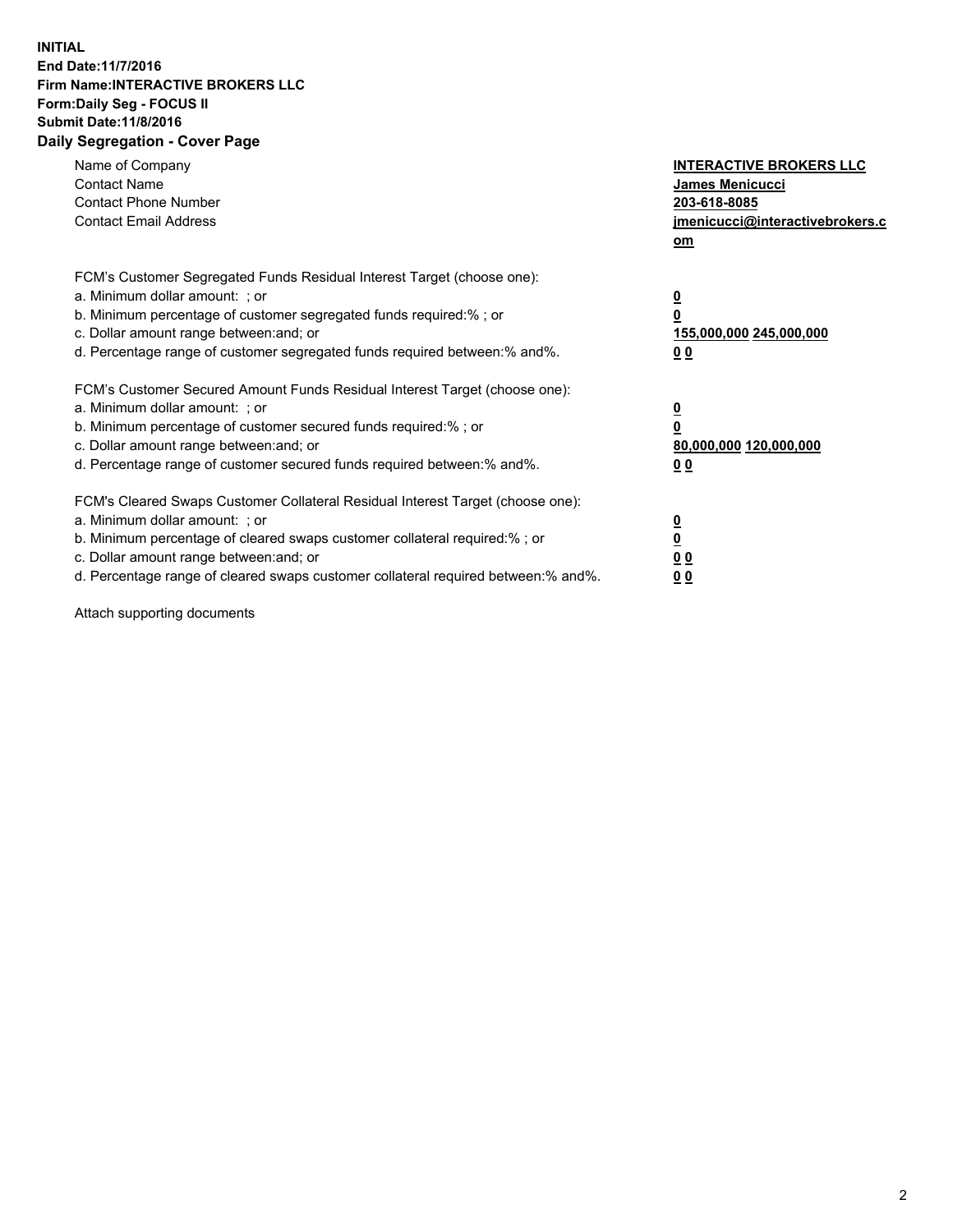## **INITIAL End Date:11/7/2016 Firm Name:INTERACTIVE BROKERS LLC Form:Daily Seg - FOCUS II Submit Date:11/8/2016 Daily Segregation - Secured Amounts**

|     | <u>, any overvealion ovoaroa / 11110ani</u>                                                 |                                  |
|-----|---------------------------------------------------------------------------------------------|----------------------------------|
|     | Foreign Futures and Foreign Options Secured Amounts                                         |                                  |
|     | Amount required to be set aside pursuant to law, rule or regulation of a foreign            | $0$ [7305]                       |
|     | government or a rule of a self-regulatory organization authorized thereunder                |                                  |
| 1.  | Net ledger balance - Foreign Futures and Foreign Option Trading - All Customers             |                                  |
|     | A. Cash                                                                                     | 366,863,910 [7315]               |
|     | B. Securities (at market)                                                                   | $0$ [7317]                       |
| 2.  | Net unrealized profit (loss) in open futures contracts traded on a foreign board of trade   | -79,542 <sup>[7325]</sup>        |
| 3.  | Exchange traded options                                                                     |                                  |
|     | a. Market value of open option contracts purchased on a foreign board of trade              | 124,540 [7335]                   |
|     | b. Market value of open contracts granted (sold) on a foreign board of trade                | -80,119 [7337]                   |
| 4.  | Net equity (deficit) (add lines 1. 2. and 3.)                                               | 366,828,789 [7345]               |
| 5.  | Account liquidating to a deficit and account with a debit balances - gross amount           | 172,252 [7351]                   |
|     | Less: amount offset by customer owned securities                                            | 0 [7352] 172,252 [7354]          |
| 6.  | Amount required to be set aside as the secured amount - Net Liquidating Equity              | 367,001,041 [7355]               |
|     | Method (add lines 4 and 5)                                                                  |                                  |
| 7.  | Greater of amount required to be set aside pursuant to foreign jurisdiction (above) or line |                                  |
|     | 6.                                                                                          | 367,001,041 [7360]               |
|     | FUNDS DEPOSITED IN SEPARATE REGULATION 30.7 ACCOUNTS                                        |                                  |
| 1.  | Cash in banks                                                                               |                                  |
|     | A. Banks located in the United States                                                       |                                  |
|     | B. Other banks qualified under Regulation 30.7                                              | $0$ [7500]                       |
| 2.  | Securities                                                                                  | 0 [7520] 0 [7530]                |
|     | A. In safekeeping with banks located in the United States                                   |                                  |
|     |                                                                                             | 424, 165, 590 [7540]             |
|     | B. In safekeeping with other banks qualified under Regulation 30.7                          | 0 [7560] 424,165,590 [7570]      |
| 3.  | Equities with registered futures commission merchants                                       |                                  |
|     | A. Cash                                                                                     | $0$ [7580]                       |
|     | <b>B.</b> Securities                                                                        | $0$ [7590]                       |
|     | C. Unrealized gain (loss) on open futures contracts                                         | $0$ [7600]                       |
|     | D. Value of long option contracts                                                           | $0$ [7610]                       |
|     | E. Value of short option contracts                                                          | 0 [7615] 0 [7620]                |
| 4.  | Amounts held by clearing organizations of foreign boards of trade                           |                                  |
|     | A. Cash                                                                                     | $0$ [7640]                       |
|     | <b>B.</b> Securities                                                                        | $0$ [7650]                       |
|     | C. Amount due to (from) clearing organization - daily variation                             | $0$ [7660]                       |
|     | D. Value of long option contracts                                                           | $0$ [7670]                       |
|     | E. Value of short option contracts                                                          | 0 [7675] 0 [7680]                |
| 5.  | Amounts held by members of foreign boards of trade                                          |                                  |
|     | A. Cash                                                                                     | 76,817,868 [7700]                |
|     | <b>B.</b> Securities                                                                        | $0$ [7710]                       |
|     | C. Unrealized gain (loss) on open futures contracts                                         | 7,047,255 [7720]                 |
|     | D. Value of long option contracts                                                           | 124,541 [7730]                   |
|     | E. Value of short option contracts                                                          | -80,118 [7735] 83,909,546 [7740] |
| 6.  | Amounts with other depositories designated by a foreign board of trade                      | $0$ [7760]                       |
| 7.  | Segregated funds on hand                                                                    | $0$ [7765]                       |
| 8.  | Total funds in separate section 30.7 accounts                                               | 508,075,136 [7770]               |
| 9.  | Excess (deficiency) Set Aside for Secured Amount (subtract line 7 Secured Statement         | 141,074,095 [7380]               |
|     | Page 1 from Line 8)                                                                         |                                  |
| 10. | Management Target Amount for Excess funds in separate section 30.7 accounts                 | 80,000,000 [7780]                |
| 11. | Excess (deficiency) funds in separate 30.7 accounts over (under) Management Target          | 61,074,095 [7785]                |
|     |                                                                                             |                                  |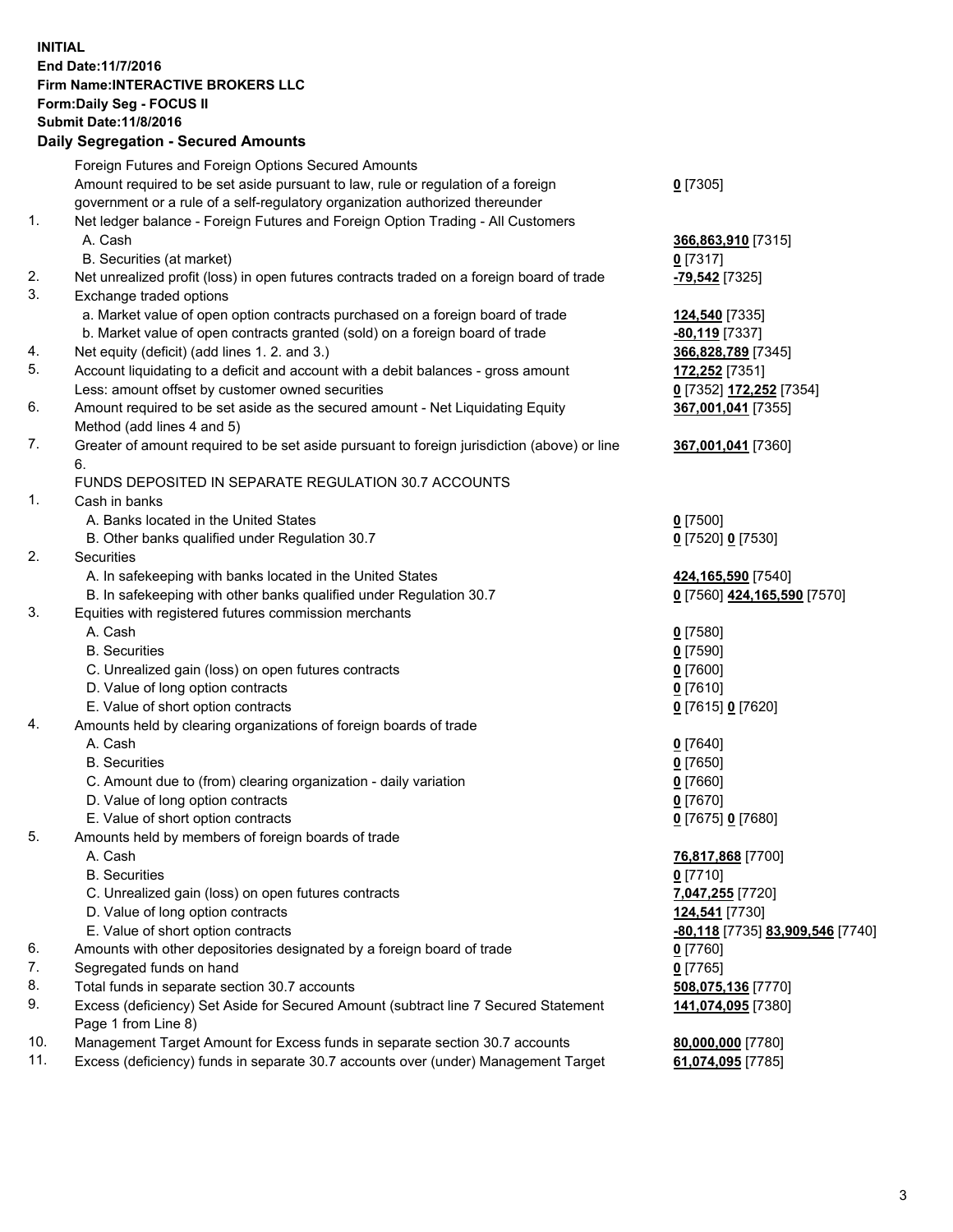**INITIAL End Date:11/7/2016 Firm Name:INTERACTIVE BROKERS LLC Form:Daily Seg - FOCUS II Submit Date:11/8/2016 Daily Segregation - Segregation Statement** SEGREGATION REQUIREMENTS(Section 4d(2) of the CEAct) 1. Net ledger balance A. Cash **3,105,499,809** [7010] B. Securities (at market) **0** [7020] 2. Net unrealized profit (loss) in open futures contracts traded on a contract market **17,191,309** [7030] 3. Exchange traded options A. Add market value of open option contracts purchased on a contract market **140,173,808** [7032] B. Deduct market value of open option contracts granted (sold) on a contract market **-215,994,505** [7033] 4. Net equity (deficit) (add lines 1, 2 and 3) **3,046,870,421** [7040] 5. Accounts liquidating to a deficit and accounts with debit balances - gross amount **161,127** [7045] Less: amount offset by customer securities **0** [7047] **161,127** [7050] 6. Amount required to be segregated (add lines 4 and 5) **3,047,031,548** [7060] FUNDS IN SEGREGATED ACCOUNTS 7. Deposited in segregated funds bank accounts A. Cash **70,296,917** [7070] B. Securities representing investments of customers' funds (at market) **1,944,648,549** [7080] C. Securities held for particular customers or option customers in lieu of cash (at market) **0** [7090] 8. Margins on deposit with derivatives clearing organizations of contract markets A. Cash **28,824,270** [7100] B. Securities representing investments of customers' funds (at market) **1,305,588,463** [7110] C. Securities held for particular customers or option customers in lieu of cash (at market) **0** [7120] 9. Net settlement from (to) derivatives clearing organizations of contract markets **-3,415,937** [7130] 10. Exchange traded options A. Value of open long option contracts **140,173,817** [7132] B. Value of open short option contracts **-215,993,416** [7133] 11. Net equities with other FCMs A. Net liquidating equity **0** [7140] B. Securities representing investments of customers' funds (at market) **0** [7160] C. Securities held for particular customers or option customers in lieu of cash (at market) **0** [7170] 12. Segregated funds on hand **0** [7150] 13. Total amount in segregation (add lines 7 through 12) **3,270,122,663** [7180] 14. Excess (deficiency) funds in segregation (subtract line 6 from line 13) **223,091,115** [7190] 15. Management Target Amount for Excess funds in segregation **155,000,000** [7194] **68,091,115** [7198]

16. Excess (deficiency) funds in segregation over (under) Management Target Amount Excess